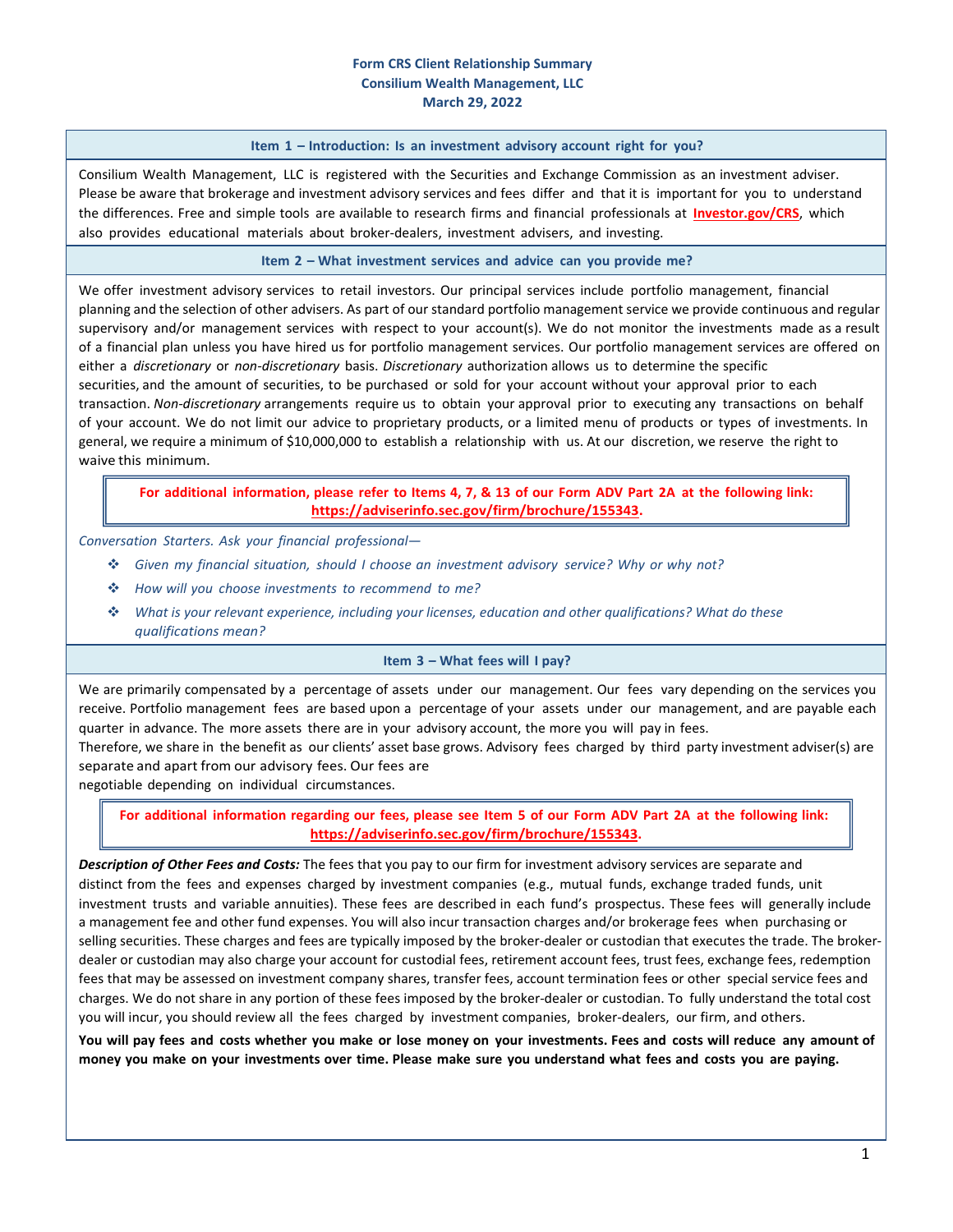# For additional information about fees charged by third parties, please refer to Item 5 of Form ADV Part 2A at the **following link: https://adviserinfo.sec.gov/firm/brochure/155343.**

*Conversation Starter. Ask your financial professional—*

\* Help me understand how these fees and costs might affect my investments. If I give you \$10,000 to invest, how much *will go to fees and costs, and how much will be invested for me?*

# What are your legal obligations to me when acting as my investment adviser? How else does your firm make money and **what conflicts of interest do you have?**

*When we act as your investment adviser*, we have to act in your best interest and not put our interest ahead of yours. At the same time, the way we make money createssome conflicts with your interests. You should understand and ask us about these conflicts because they can affect the investment advice we provide you. Here are some examples to help you understand what this means:

- All investment advisers face conflicts of interest which are inherent in the business. Our primary source of compensation is through asset based fees. The more assets there are in your advisory account, the more you will pay in fees. Therefore, we share in the benefit as our clients asset base grows.
- We may recommend that you use a third party advisor (TPA) and the TPA may charge separate advisory fees that are in addition to our advisory fees. We do not benefit from compensation arrangements with TPAs. If there becomes a time we may share in the compensation received by the TPA for managing your account, we will disclose in writing such arrangement. You are not required to use the services of any TPA we recommend.

*Conversation Starter. Ask your financial professional—*

*How might your conflicts of interest affect me, and how will you address them?*

Please refer to our Form ADV Part 2A for further information on our conflicts of interest and how we address **them at the following link: https://adviserinfo.sec.gov/firm/brochure/155343.**

## **How do your financial professionals make money?**

Our financial professionals receive salary based compensation. Bonuses may be paid and are at the company discretion. Financial professionals who have an ownership interest in the firm will also receive additional compensation in the form of distributions. Therefore, our financial professionals have an incentive to ask clients to increase their assets so we can share in the benefit as our clients' asset base grows.

**Item 4 – Do you or your financial professionals have legal or disciplinary history?**

No, our firm and financial professionals do not have reportable legal and/or disciplinary history.

For a free, simple search tool to research us and our financial professionals please visit [Investor.gov/CRS](https://www.investor.gov/CRS).

*Conversation Starter. Ask your financial professional—*

*As a financial professional, do you have any disciplinary history? For what type of conduct?*

### **Item 5 – Additional Information**

For additional information about our advisory services, please refer to our Form ADV Part 2A brochure available at **https://adviserinfo.sec.gov/firm/brochure/155343** and the individual Form ADV Part 2B brochure supplement(s) your representative provides. If you have any questions, need up-to-date information and/or need a copy of this Client Relationship Summary, please contact us at (925) 365‐1087.

*Conversation Starters. Ask your financial professional—*

- *Who is my primary contact person?*
- *Is he or she a representative of an investment adviser or a broker‐dealer?*
- *Who can I talk to if I have concerns about how this person is treating me?*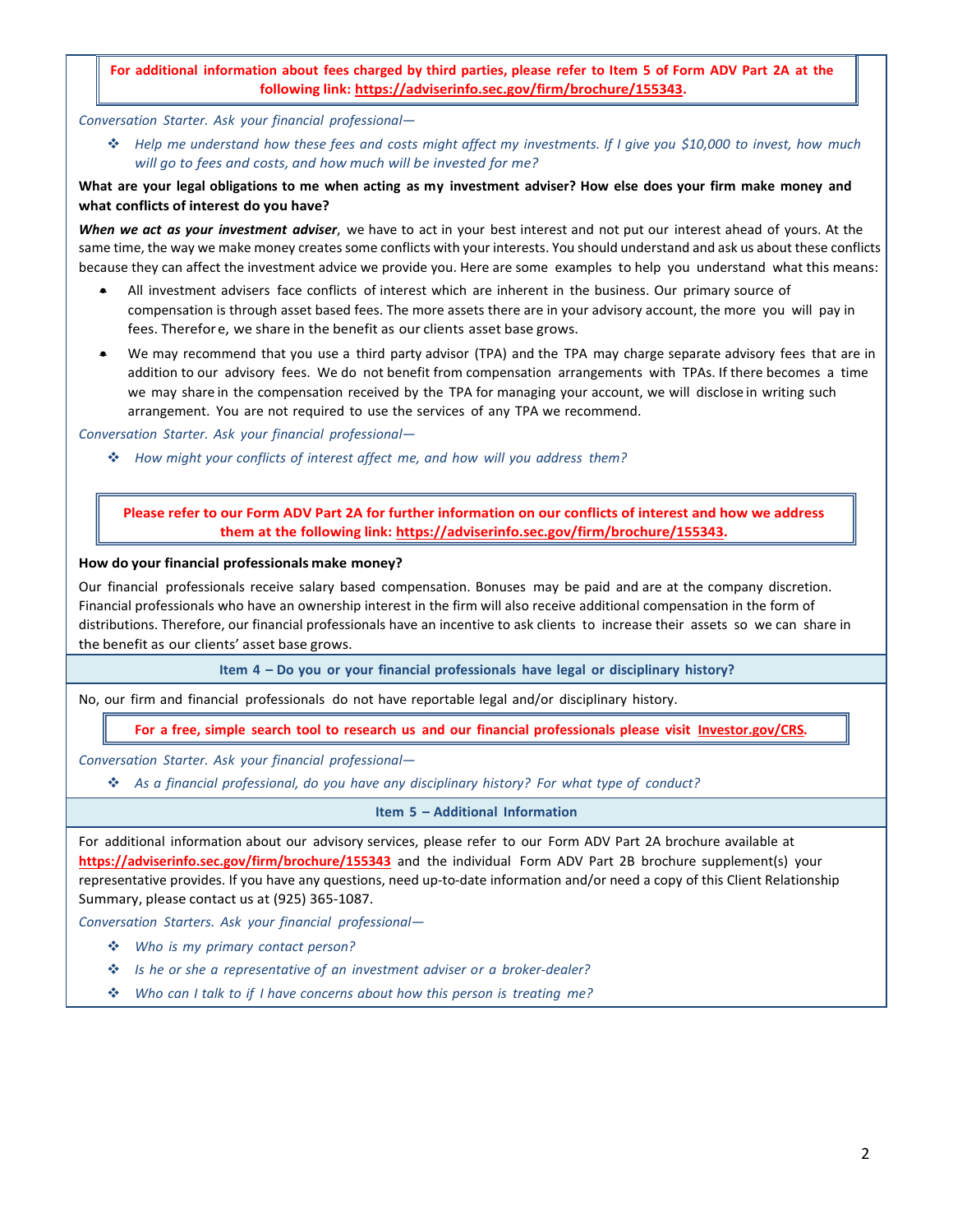# **EXHIBIT OF CHANGES**

**Form CRS Client Relationship Summary**

**Consilium Wealth Management, LLC**

**June 25, 2020March xx29, 2022**

### **Item 1 – Introduction: Is an investment advisory account right for you?**

Consilium Wealth Management, LLC is registered with the Securities and Exchange Commission as an investment adviser. Please be aware that brokerage and investment advisory services and fees differ and that it is important for you to understand the differenc es. Free and simple tools are available to research firms and financial professionals at **[Investor.gov/CRS](https://www.investor.gov/CRS)**, which also provides educational materials about broker-dealers, investment advisers, and investing.

**Item 2 – What investment services and advice can you provide me?**

We offer investment advisory services to retail investors. Our principal services include portfolio management, financial planning and the selection of other advisers. As part of our standard portfolio management service we provide continuous and regular supervisory and/or management services with respect to your account(s). We do not monitor the investments made as a result of a financial plan unless you have hired us for portfolio management services. Our portfolio management services are offered on either a *discretionary* or *non‐discretionary* basis. *Discretionary* authorization allows us to determine the specific securities, and the amount of securities, to be purchased or sold for your account without your approval prior to each transaction. *Non‐discretionary* arrangements require us to obtain your approval prior to executing any transactions on behalf of your account. We do not limit our advice to proprietary products, or a limited menu of products or types of investments. In general, we require a minimum of \$10,000,000 to establish a relationship with us. At our discretion, we reserve the right to waive this minimum.

# For additional information, please refer to Items 4, 7, & 13 of our Form ADV Part 2A at the following link: **https://adviserinfo.sec.gov/firm/brochure/155343.**

*Conversation Starters. Ask your financial professional—*

- *Given my financial situation, should I choose an investment advisory service? Why or why not?*
- *How will you choose investments to recommend to me?*
- *What is your relevant experience, including your licenses, education and other qualifications? What do these qualifications mean?*

### **Item 3 – What fees will I pay?**

We are primarily compensated by a percentage of assets under our management and hourly fees. Our fees vary depending on the services you receive. Portfolio management fees are based upon a percentage of your assets under our management, and are payable each quarter in advance. The more assets there are in your advisory account, the more you will pay in fees. Therefore, we share in the benefit as our clients' asset base grows. Advisory fees charged by third party investment adviser(s) are separate and apart from our advisory fees. We provide financial planning services for an hourly fee. Our fees are negotiable depending on individual circumstances.

For additional information regarding our fees, please see Item 5 of our Form ADV Part 2A at the following link: **https://adviserinfo.sec.gov/firm/brochure/155343.**

*Description of Other Fees and Costs:* The fees that you pay to our firm for investment advisory services are separate and distinct from the fees and expenses charged by investment companies (e.g., mutual funds, exchange traded funds, unit investment trusts and variable annuities). These fees are described in each fund's prospectus. These fees will generally include a management fee and other fund expenses. You will also incur transaction charges and/or brokerage fees when purchasing or selling securities. These charges and fees are typically imposed by the broker-dealer or custodian that executes the trade. The brokerdealer or custodian may also charge your account for custodial fees, retirement account fees, trust fees, exchange fees, redemption fees that may be assessed on investment company shares, transfer fees, account termination fees or other special service fees and charges. We do not share in any portion of these fees imposed by the broker‐dealer or custodian. To fully understand the total cost you will incur, you should review all the fees charged by investment companies, broker‐dealers, our firm, and others.

You will pay fees and costs whether you make or lose money on your investments. Fees and costs will reduce any amount of money you make on your investments over time. Please make sure you understand what fees and costs you are paying.